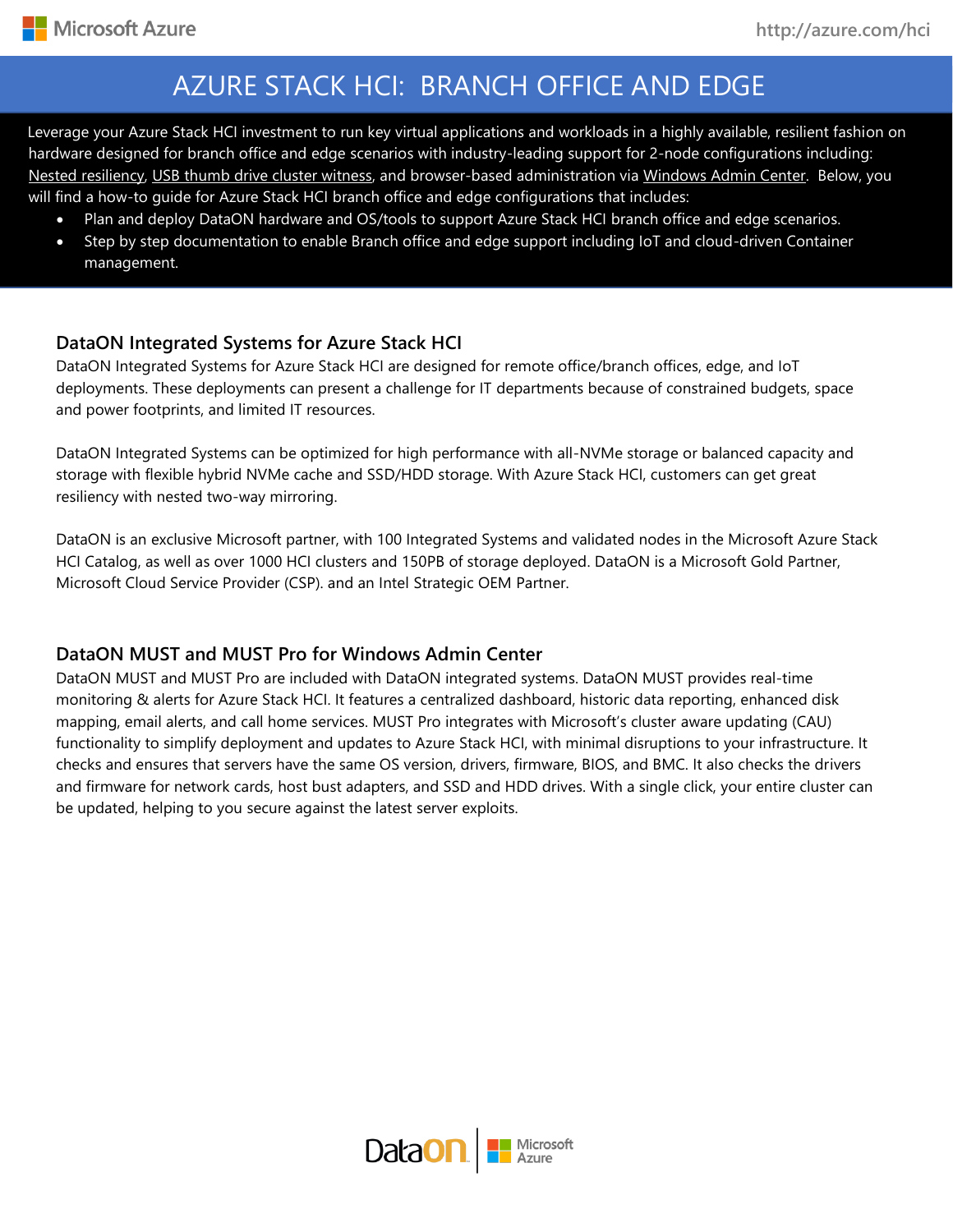# AZURE STACK HCI: BRANCH OFFICE AND EDGE

### **How to deploy branch office and edge on Azure Stack HCI**

1/ Hardware and OS configuration for branch office and edge environments



| <b>DataON</b>                                   | <b>DataON</b>     | <b>DataON</b>    | <b>DataON</b>                                                                       | <b>DataON</b>    | <b>DataON</b>    |
|-------------------------------------------------|-------------------|------------------|-------------------------------------------------------------------------------------|------------------|------------------|
| AZS-6112                                        | AZS-6212          | AZS-6224         | AZS-108                                                                             | AZS-212          | AZS-216          |
| Optimized for                                   | Optimized for     | Optimized for    | Optimized for                                                                       | Optimized for    | Optimized for    |
| size &                                          | IOPS &            | IOPS &           | size &                                                                              | IOPS &           | IOPS &           |
| performance                                     | capacity          | performance      | performance                                                                         | capacity         | performance      |
| 2 to 16 Nodes                                   |                   |                  | 2 to 16 Nodes                                                                       |                  |                  |
| AII-NVMe                                        | Hybrid            | AII-NVMe         | All-NVMe                                                                            | Hybrid           | All-NVMe         |
| flash storage                                   | storage           | flash storage    | flash storage                                                                       | storage          | flash storage    |
|                                                 | 2U / 1-Node Rack  |                  |                                                                                     |                  |                  |
| 1U / 1-Node Rack                                | 2x 2.5"/3.5" NVMe | 2U / 1-Node Rack | 1U / 1-Node Rack                                                                    | 2U / 1-Node Rack | 2U / 1-Node Rack |
| 12x 2.5" Bays                                   | $+10\times3.5"$   | 24x 2.5" Bays    | 8x 2.5" Bays                                                                        | 12x 3.5" Bays    | 16x 2.5" Bays    |
|                                                 | SAS/SATA          |                  |                                                                                     |                  |                  |
| 3rd Generation Intel® Xeon® Scalable processors |                   |                  | 2 <sup>nd</sup> Generation Intel <sup>®</sup> Xeon <sup>®</sup> Scalable processors |                  |                  |
| Up to 12TB DDR4                                 |                   |                  | 128GB to 1.5TB DDR4                                                                 |                  |                  |
| Intel <sup>®</sup> NVMe SSDs                    |                   |                  | Intel <sup>®</sup> NVMe SSDs                                                        |                  |                  |
| 25GbE RDMA networking                           |                   |                  | 25GbE RDMA networking                                                               |                  |                  |

#### 2/ Network and Switch Connectivity



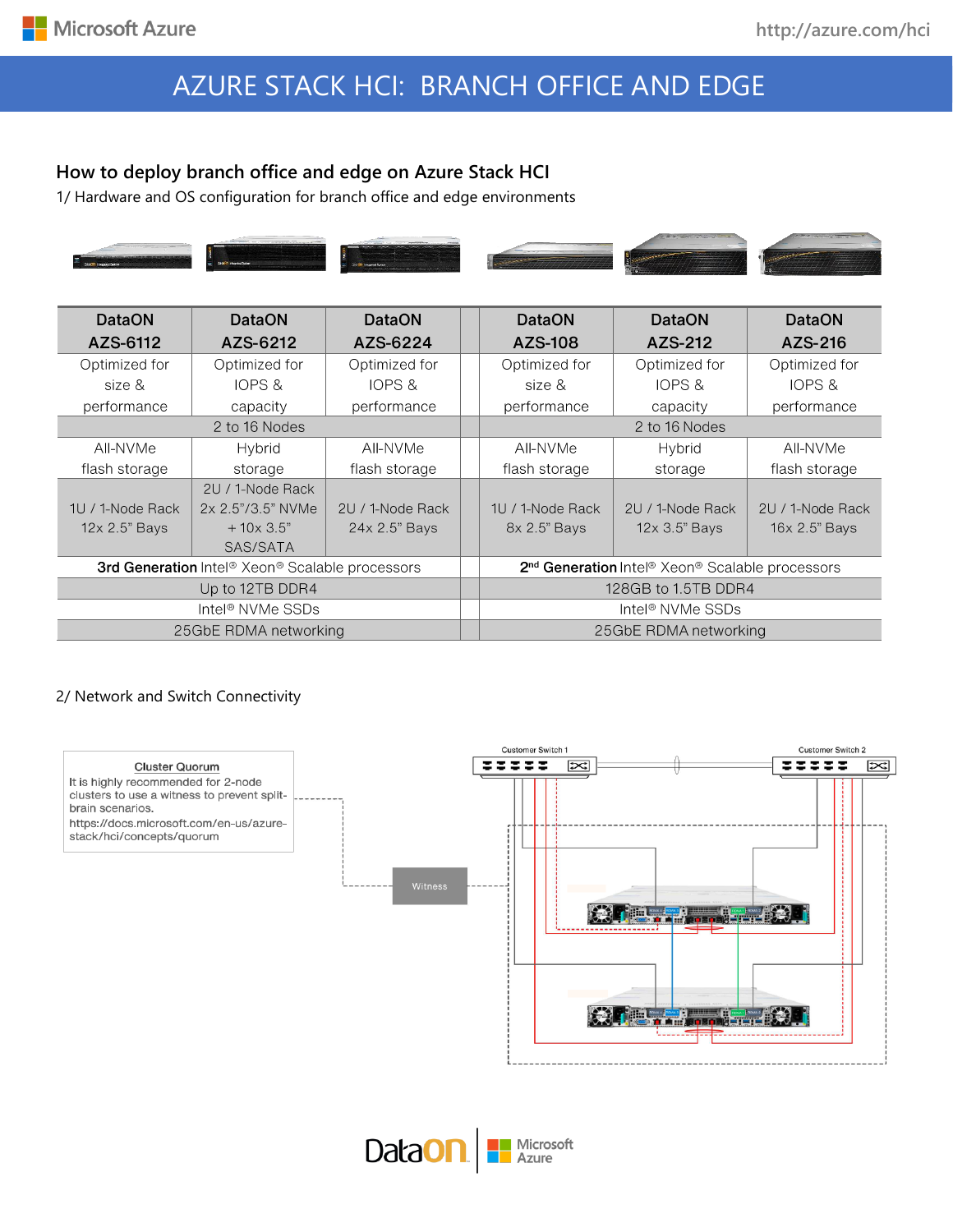# AZURE STACK HCI: BRANCH OFFICE AND EDGE

3/ **Step by Step guide** to [deploy Azure Stack HCI.](https://docs.microsoft.com/azure-stack/hci/) Also install [Windows Admin Center \(WAC\)](https://aka.ms/windowsadmincenter) for managing Azure Stack HCI.

From Windows Admin Center (WAC), set up **Azure Monitor** to gain insight into your application, network, and server health of your Azure Stack HCI branch office and edge deployment.

> Additionally, you can set up additional  $\triangle$  Azure hybrid services such as Backup, File Sync, Site Recovery, Point-to-Site VPN, Update Management, and Security Center in WAC.

| Monitor and receive notifications about server health<br>with Azure Monitor  |  |  |  |
|------------------------------------------------------------------------------|--|--|--|
| Get full observability into your applications infrastructure,<br>and network |  |  |  |
| Get an overview of Azure Monitor ⊏                                           |  |  |  |
| Set up                                                                       |  |  |  |

4/ Enable branch office and edge Modern Application support

Once your Azure Stack HCI branch office and edge setup is complete, follow the steps below to enable your environment to support modern Container-based application development and IoT data processing by deploying a VM running Azure IoT Edge.

What is **Azure IoT Edge?** 

- *Open source software from Microsoft*
- *Runs on Windows or Linux*
- *Built to run "on the edge" for near-real time responses*
- *Secured by software and hardware mechanisms*
- *Available AI Toolkit https://github.com/Azure/ai-toolkit-iot-edge*
- *Open programmability: Java, .Net Core 2.0, Node.js, C and Python support*
- *Offline and intermittent connectivity support*
- *Natively managed from Azure IoT Hub*



*…combines AI, cloud and edge computing to containerize cloud workloads—such as Azure Cognitive Services, Machine Learning, Stream Analytics, and Functions—and run them locally on devices from a Raspberry Pi to an industrial gateway or converged edge server and manages edge applications / devices with Azure IoT Hub.*